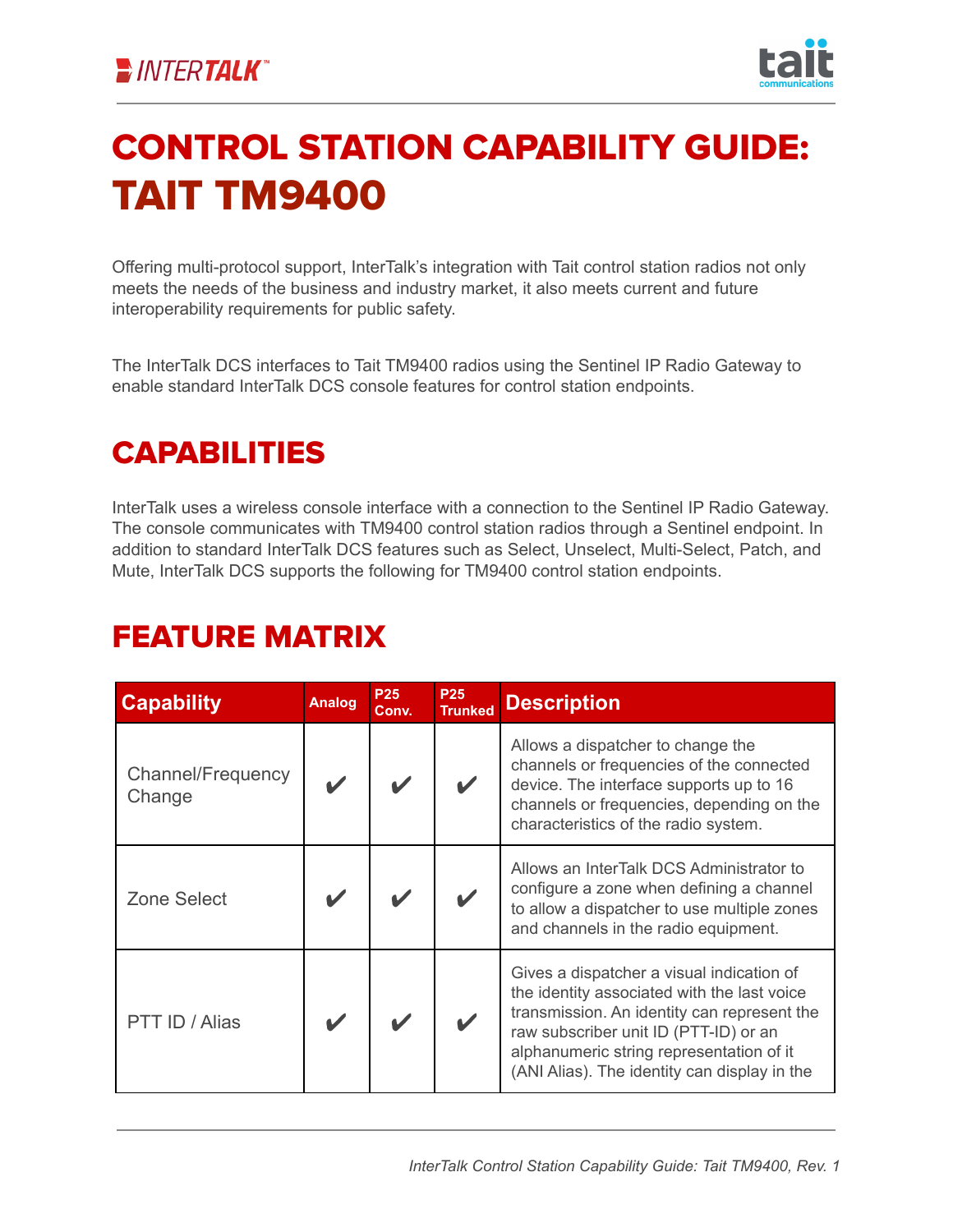



|                          |  | Activity History and on the associated<br>endpoint pad using the ANI pad extender.<br>For example, a PTT ID of 2225 can be<br>aliased to "Police 1."                                                                                                                                                                                                                                                                                         |
|--------------------------|--|----------------------------------------------------------------------------------------------------------------------------------------------------------------------------------------------------------------------------------------------------------------------------------------------------------------------------------------------------------------------------------------------------------------------------------------------|
| Emergency<br>Calls/State |  | Notifies a dispatcher of an emergency<br>situation in the field using a unique ring<br>and visual indication. When a subscriber<br>presses the emergency button or dials the<br>emergency DTMF string, the endpoint<br>generates an emergency call and activates<br>the emergency state. Until the emergency<br>state is cleared by the dispatcher, no<br>further emergency calls from that<br>subscriber can generate an Emergency<br>Call. |

#### **SCALABILITY**

InterTalk DCS using Sentinel with a TM9400 control station radio are scalable from 1 to unlimited console positions. Each IP Radio Gateway can have up to 16 separate channels available to the InterTalk DCS.

## **CONNECTIONS**

The Tait TM9400 mobile radio is interfaced with a Sentinel IP Radio Gateway via USB and 4-wire connection for remote base/control station fixed installations. InterTalk DCS communicates with these radios in analog and P25 modes. A DB-15 serial to USB cable between Sentinel and the radio is used to pass control signals.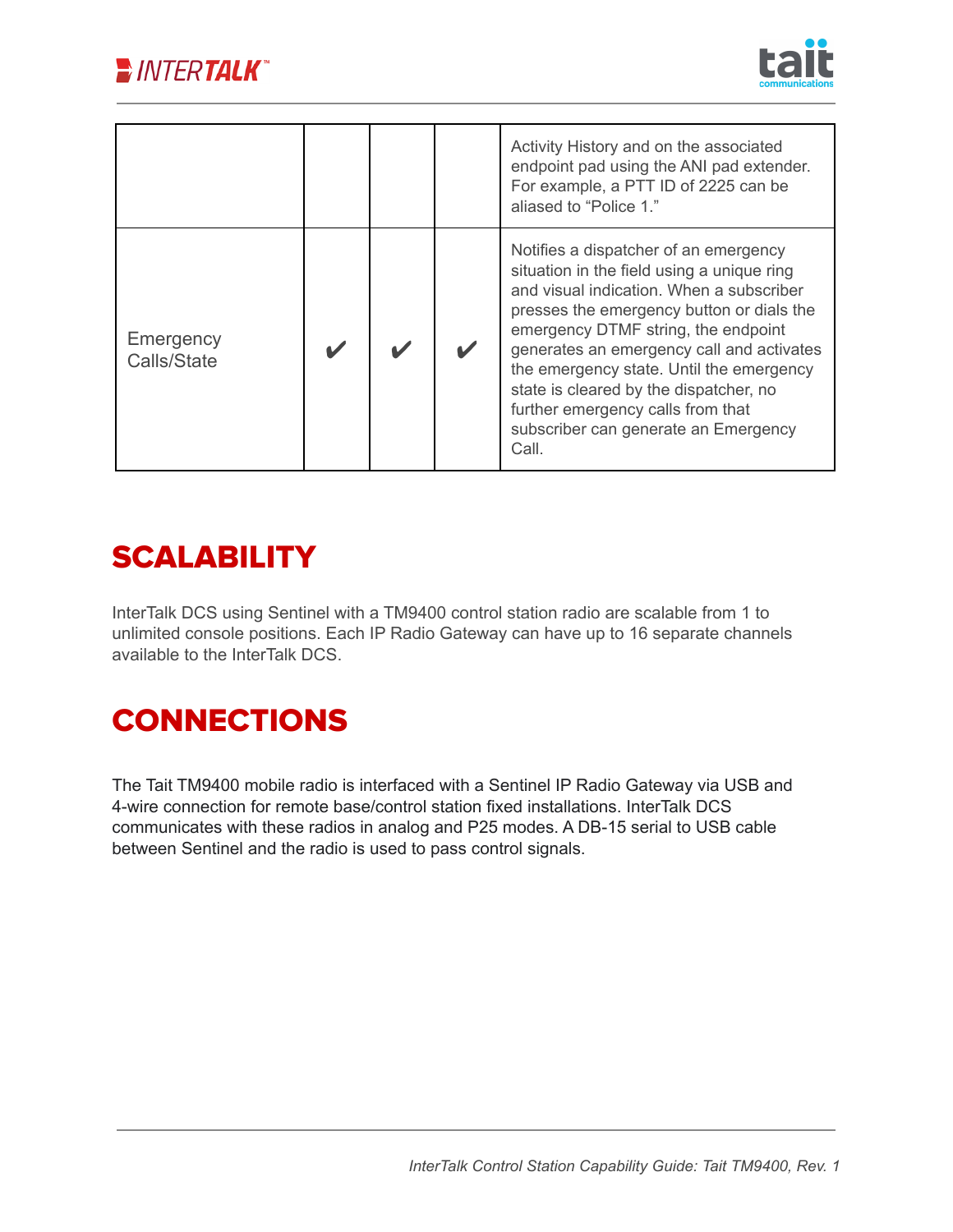





In both cases, the InterTalk DCS presents a single endpoint to the dispatcher. The ILS core manages routing of commands and audio so that only one of the controllers is active at any one time. The second controller takes over only when contact with the primary controller is lost.